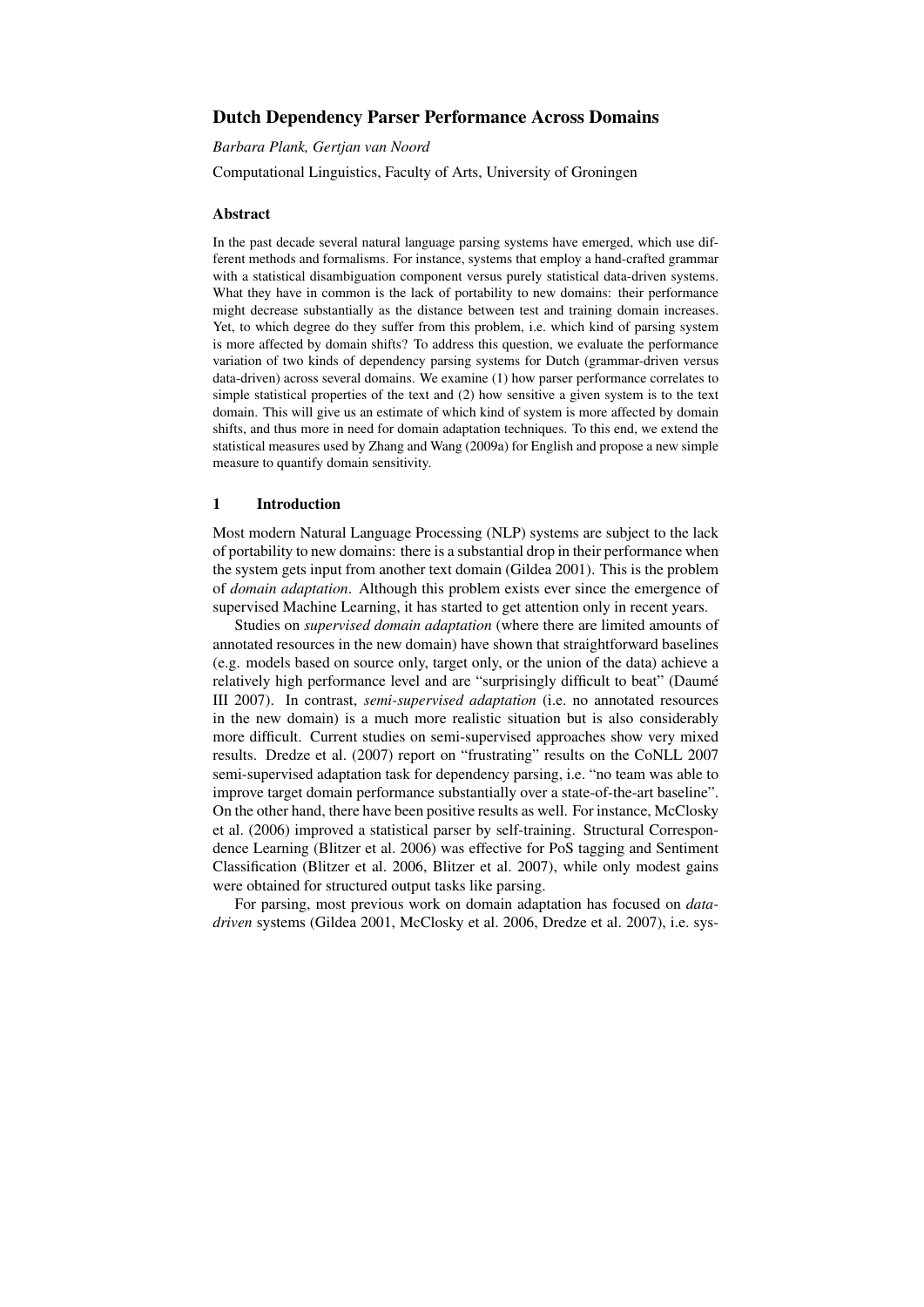tems employing (constituent or dependency based) treebank grammars. Only few studies examined the adaptation of *grammar-based* systems (Hara et al. 2005, Plank and van Noord 2008), i.e. systems employing a hand-crafted grammar with a statistical disambiguation component. This may be motivated by the fact that potential gains for this task are inherently bound by the underlying grammar. Yet, domain adaptation poses a challenge for both kinds of parsing systems. But to what extent do these different kinds of parsing systems suffer from the problem? To address this question, we examine two particular issues: $<sup>1</sup>$ </sup>

- (Q.1) How does parser performance for Dutch correlate to simple statistical measures of the text?
- (Q.2) How sensitive is a given system to the text domain, i.e. which parsing system (hand-crafted versus purely statistical) is more affected by domain shifts, and thus more in need for adaptation techniques?

The remainder of this paper is structured as follows. Section 2 provides an overview of related work. Section 3 and 4 introduce the different parsing systems, datasets and the experimental setup. Next, Q.1 is addressed in Section 5. Section 6 focuses on Q.2 and proposes a new simple measure to quantify domain sensitivity. In Section 7, conclusions are drawn and directions for future work presented.

# 2 Related Work

For the statistical measures of the text and their correlation to parsing accuracy (Q.1) we start here from work by Zhang and Wang (2009a), who examined several state-of-the-art parsing models for English (WSJ and Brown). They show that different parsing models (constituent, dependency and deep-grammar based system) correlate on different levels to the three statistical measures examined (average sentence length, unknown word ratio and unknown part-of-speech trigram ratio). Their work directly inspired us. A related study is Ravi et al. (2008), who build a regression model to predict parser accuracy for English constituent parsing.

Regarding our second question (Q.2), to the best of our knowledge, no study has yet addressed this issue. Most previous work has focused on a single parsing system in isolation (Gildea 2001, Hara et al. 2005, McClosky et al. 2006). Recently, there is an observable trend towards combining different parsing systems to exploit complementary strengths. For instance, Nivre and McDonald (2008) combine two data-driven systems to improve dependency accuracy. Similarly, two studies successfully combined grammar-based and data-driven systems: Sagae et al. (2007) incorporate data-driven dependencies as soft-constraint in a HPSGbased system for parsing the Wallstreet Journal. In the same spirit (but the other direction), Zhang and Wang (2009b) use a deep-grammar based backbone to improve data-driven parsing accuracy. They incorporate features from the grammarbased backbone into the data-driven system to achieve better generalization across

<sup>&</sup>lt;sup>1</sup>Preliminary results of these research questions have been reported in Plank (2010) and Plank and van Noord (2010).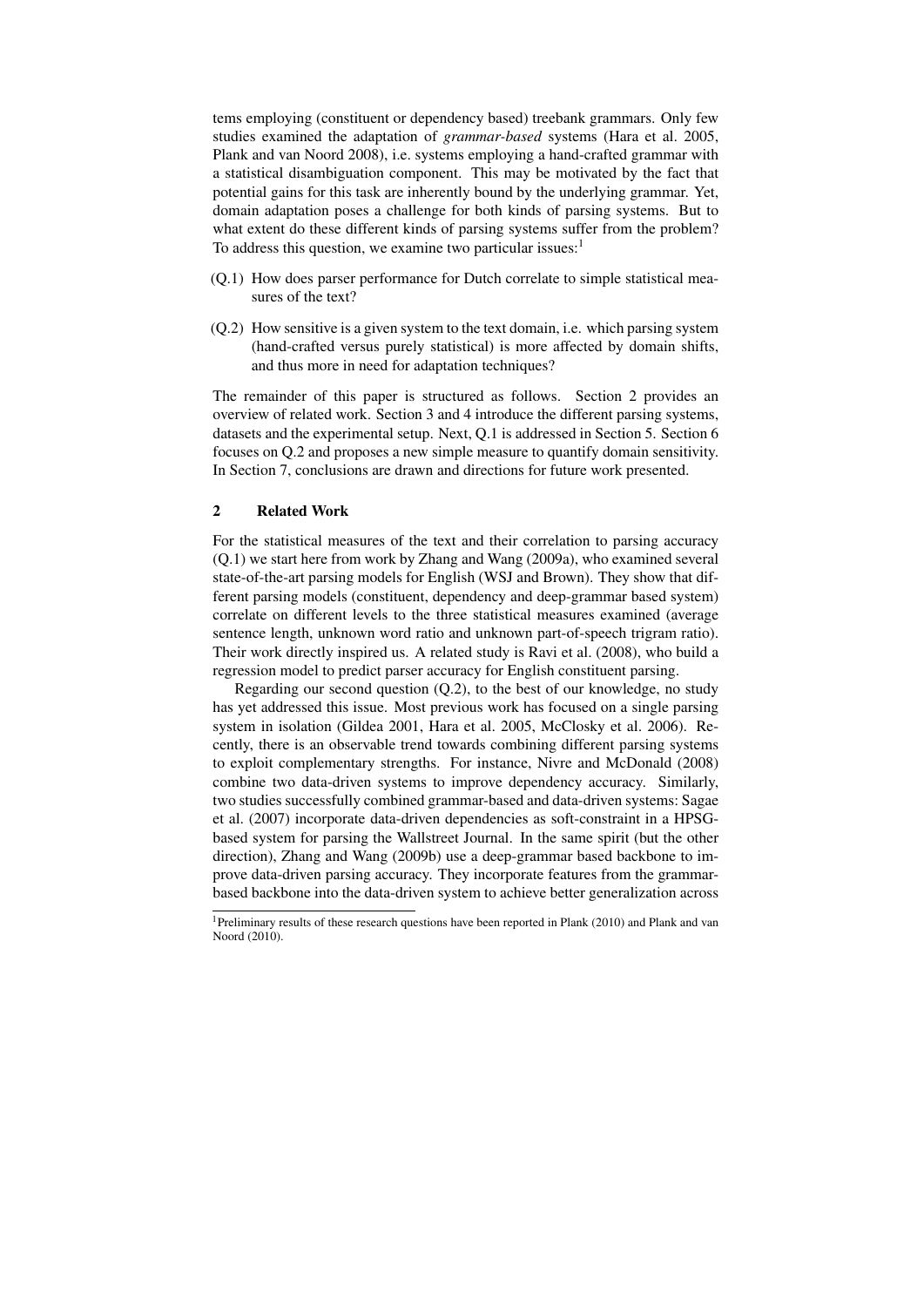domains. However, one issue remains open: which kind of system (hand-crafted versus purely statistical) is more affected by the domain, and thus more sensitive to domain shifts? We present an empirical evaluation of different parsing systems for Dutch, and propose a new simple measure to quantify domain sensitivity.

## 3 Parsing Systems

The parsing systems used in this study are: a grammar-based system coupled with a statistical disambiguation system (Alpino) and two data-driven systems (MST and Malt), described in the sequel.

(1) *Alpino* (van Noord 2006) is a deep-grammar based parser for Dutch that produces dependency structures as output. The system consists of approximately 800 grammar rules in the tradition of HPSG, and a large hand-crafted lexicon, that together with a left-corner parser constitutes the parser component. For words that are not in the lexicon, the system applies a large variety of unknown word heuristics (van Noord 2006), which among others attempt to deal with numberlike expressions, compounds and proper names. The second stage of Alpino is a statistical disambiguation component based on Maximum Entropy. Thus, training the parser requires estimating parameters for the disambiguation component.

(2) *MST Parser* (McDonald et al. 2005) is a data-driven graph-based dependency parser. The system couples a minimum spanning tree search procedure with a separate second stage classifier to label the dependency edges.

(3) *MALT Parser* (Nivre et al. 2007) is a data-driven transition-based dependency parser. Malt parser uses SVMs to learn a classifier that predicts the next parsing action. Training instances represent parser configurations and the label to predict determines the next parser action.

Both data-driven parsers (MST and Malt) are thus not specific for the Dutch language, however, they can be trained on a variety of languages given that the training corpus complies with the column-based format introduced in the 2006 CoNLL shared task (Buchholz and Marsi 2006). Additionally, both parsers implement projective and non-projective parsing algorithms, where the latter will be used in our experiments on the relatively free word order language Dutch. Despite that, we train the data-driven parsers using their default settings (e.g. first order features for MST, SVM with polynomial kernel for Malt).

## 4 Datasets and Experimental Setup

The source domain on which all parsers are trained is cdb, the newspaper part of the Alpino Treebank (van Noord 2006). For our cross-domain evaluation, we consider Wikipedia and the Dutch Parallel Corpus (DPC). All are described next.

Source Cdb is a collection of text fragments from 6 Dutch newspapers, which has been annotated according to the guidelines of CGN (Oostdijk 2000) and stored in XML format. It consists of 140,000 words (7,136 sentences; average sentence length of 19.7 words). It is the standard treebank used to train the disambiguation component of the Alpino parser. Note that cdb is a subset of the training corpus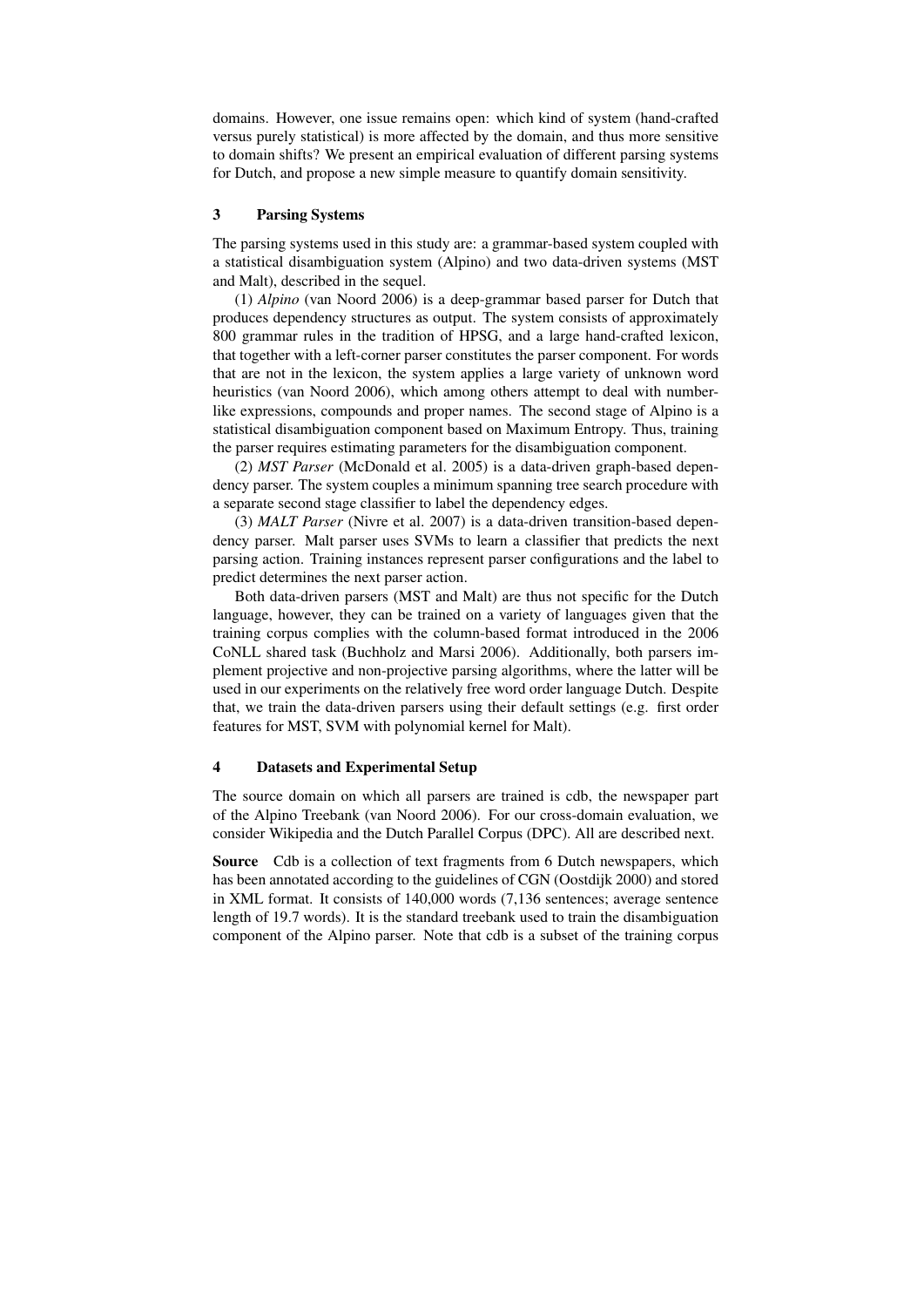used in the CoNLL 2006 shared task (Buchholz and Marsi 2006). The CoNLL data additionally contained a mix of non-newspaper text (namely, a large amount of questions from CLEF, roughly 4k questions, and around 1.5k hand-crafted sentences used during the development of the grammar), which we exclude here on purpose to keep a clean baseline.

Target The Wikipedia and DPC subpart of the LASSY corpus<sup>2</sup> constitute our target domains. These corpora contain several subdomains, e.g. sports, locations, science, communication (in total 10 Wikipedia and 13 DPC subdomains). A detailed overview of the corpora is given in Table 1. Note that both consist of hand-corrected data labeled by Alpino. This might introduce a slight bias towards Alpino, however it has the advantage that all domains employ the same annotation scheme. This avoids the problem of having differences in annotation guidelines, which was the major source of error in the CoNLL 2007 shared task on domain adaptation (Dredze et al. 2007).

| Wikipedia             | Wikipedia articles (excerpt)         | #articles       | #sentences | #words | ASL  |
|-----------------------|--------------------------------------|-----------------|------------|--------|------|
| LOC (location)        | België, Brussel (stad)               | $\overline{31}$ | 2190       | 25259  | 11.5 |
| KUN (arts)            | School van Tervuren                  | 11              | 998        | 17073  | 17.1 |
| POL (politics)        | Belgische verkiezingen 2003          | 16              | 983        | 15107  | 15.4 |
| SPO (sports)          | Spa-Francorchamps, Kim Clijsters     | 9               | 877        | 9713   | 11.1 |
| HIS (history)         | Geschiedenis van België              | 3               | 468        | 8396   | 17.9 |
| <b>BUS</b> (business) | Algemeen Belgisch Vakverbond         | 9               | 405        | 4440   | 11.0 |
| NOB (nobility)        | Albert II van België                 | 6               | 277        | 4179   | 15.1 |
| COM (comics)          | Suske en Wiske                       | 3               | 380        | 4000   | 10.5 |
| MUS (music)           | Sandra Kim, Urbanus (artiest)        | 3               | 89         | 1296   | 14.6 |
| HOL (holidays)        | <b>Feest Vlaamse Gemeenschap</b>     | 4               | 43         | 524    | 12.2 |
| <b>Total</b>          |                                      | 95              | 6710       | 89987  | 13.4 |
|                       |                                      |                 |            |        |      |
| <b>DPC</b>            | <b>Description/Example articles</b>  | #articles       | #sentences | #words | ASL  |
| Science               | medicine (Zyprexa); Oceanography     | 69              | 3159       | 60787  | 19.2 |
| Institutions          | politics (Toespraak MP Kok)          | 21              | 1777       | 28646  | 16.1 |
|                       |                                      |                 |            |        | 17.5 |
| Communication         | ICT/Inet (DNS registreren)           | 29              | 1524       | 26640  |      |
| Welfare state         | pensions (Informatie over de AOW)    | 22              | 1130       | 20198  | 17.9 |
| Culture               | background articles (darwinisme)     | 11              | 791        | 16237  | 20.5 |
| Economy               | business texts (Inflatie op maat)    | 9               | 794        | 14722  | 18.5 |
| Education             | school (onderwijs in vlaanderen)     | $\overline{c}$  | 733        | 11980  | 16.3 |
| Home affairs          | presentation (Brussel, je hoofdstad) | 1               | 540        | 9340   | 17.3 |
| Foreign affairs       | EU (Toespraak Cox EU raad)           | 7               | 372        | 9007   | 24.2 |
| Environment           | threat/nature(Koude oorlog noordpol) | 6               | 419        | 8534   | 20.4 |
| Finance               | banks (Opleiding private bankiers)   | 6               | 275        | 6127   | 22.3 |
| Leisure               | various (seks- en drugsschandaal)    | $\overline{c}$  | 140        | 2843   | 20.3 |
| Consumption           | toys (speelgoed uit China)           | 1               | 58         | 1310   | 22.6 |

Table 1: Overview Wikipedia and DPC corpus. ASL = average sentence length.

CoNLL2006 This is the test file for Dutch that has been used in the CoNLL 2006 shared task on multi-lingual dependency parsing. The file consists of 386 sentences from an institutional brochure (about 'Jeugdgezondheidszorg'/youth healthcare) with an average sentence length of 15.2 words. We will use this file to check our data-driven models against state-of-the-art performance (Section 5.1).

<sup>2</sup>LASSY (Large Scale Syntactic Annotation of written Dutch), ongoing project. Corpus version 17905, obtained from http://www.let.rug.nl/vannoord/Lassy/corpus/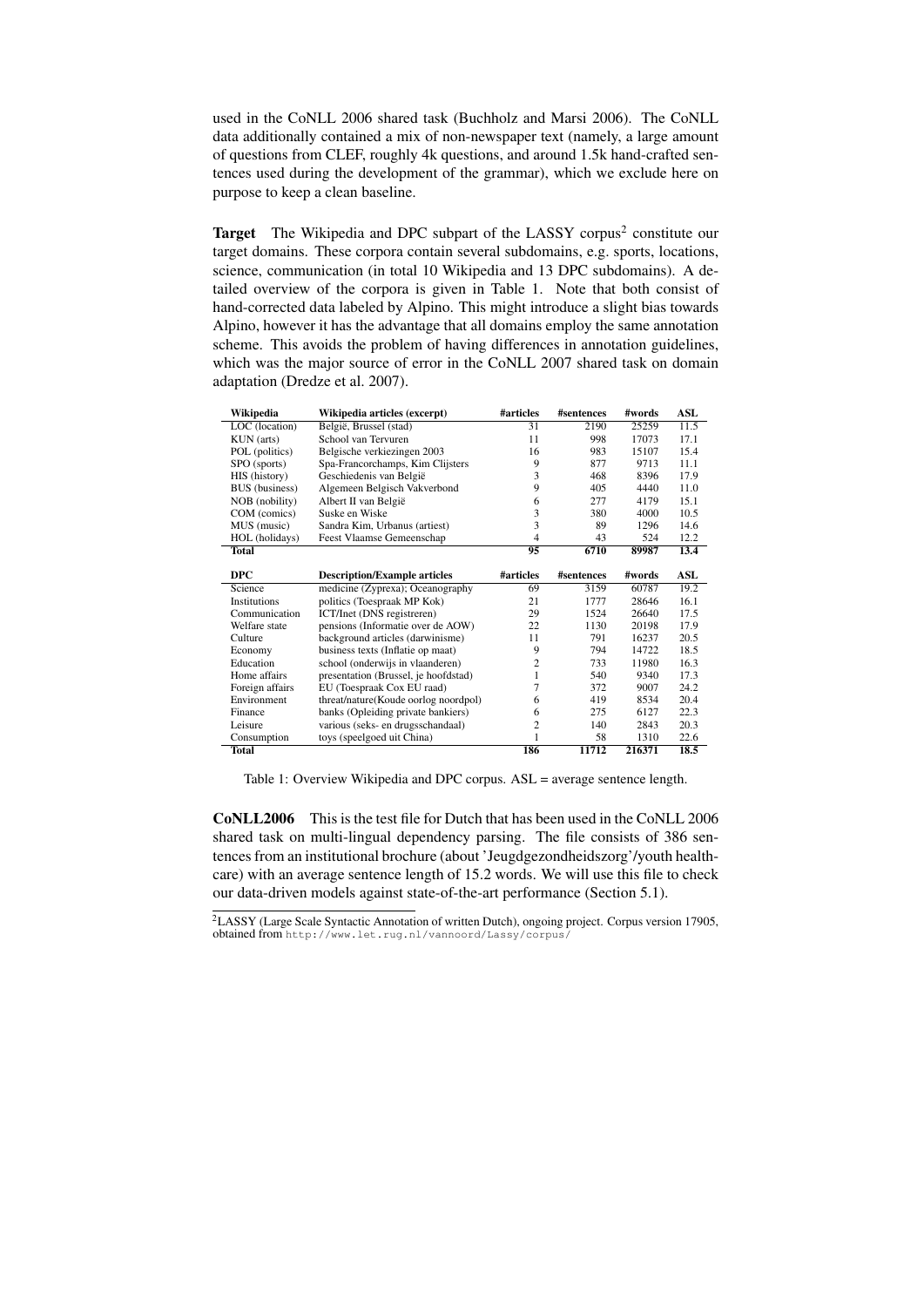Alpino to CoNLL format In order to train the MST and Malt parser and evaluate it on the various Wikipedia and DPC articles, we needed to convert the Alpino Treebank format into the tabular CoNLL format. To this end, we adapted the treebank conversion software developed by Erwin Marsi for the CoNLL 2006 shared task on multi-lingual dependency parsing. Instead of using the PoS tagger and tagset used in the CoNLL shared task (to which we did not have access at the time of these experiments), we replaced the PoS tags with more fine-grained tags obtained by parsing the data with the Alpino parser.<sup>3</sup> At testing time, the data-driven parsers are given the PoS tagged data as input, while Alpino uses plain sentences.

Evaluation In all experiments, unless otherwise specified, performance is measured as Labeled Attachment Score (LAS), the percentage of tokens with the correct dependency edge and label. To compute LAS, we use the CoNLL 2007 evaluation script<sup>4</sup> with punctuation tokens excluded from scoring (as was the default setting in CoNLL 2006). We thus evaluate all parsers using the same evaluation metric. Note that the standard metric for Alpino is a variant of LAS, which allows for a discrepancy between expected and returned dependencies. Such a discrepancy can occur, for instance, because the syntactic annotation of Alpino allows words to be dependent on more than a single head (van Noord 2006). However, such 'secondary edges' are ignored in the CoNLL format; just a single head per token is allowed. The following example illustrates this:



Furthermore, there is another simplification. As the Dutch tagger used in the CoNLL 2006 shared task did not have the concept of multiwords, the organizers chose to treat them as a single token (Buchholz and Marsi 2006). We here follow the CoNLL 2006 task setup. Thus, to evaluate the Alpino output we convert it to CoNLL format using the same software.

### 5 Parser Performance and Simple Measures of the Text

We follow Zhang and Wang (2009a) and look at this stage at simple characteristics of the dataset without looking at syntactic annotation. We are interested in their correlation to parsing performance for Dutch.

Statistical measures We depart from the measures of Zhang and Wang (2009a) and add a perplexity measure estimated from a word-trigram Language Model. Thus the statistical measures used are:

<sup>&</sup>lt;sup>3</sup>As will be discussed later (Section 5.1, cf. Table 2), using Alpino tags actually improved the performance of the data-driven parsers significantly. We could perform this check as we recently got access to the tagger and tagset used in the CoNLL shared task (Mbt with wotan tagset; thanks to Erwin Marsi). <sup>4</sup>http://nextens.uvt.nl/depparse-wiki/SoftwarePage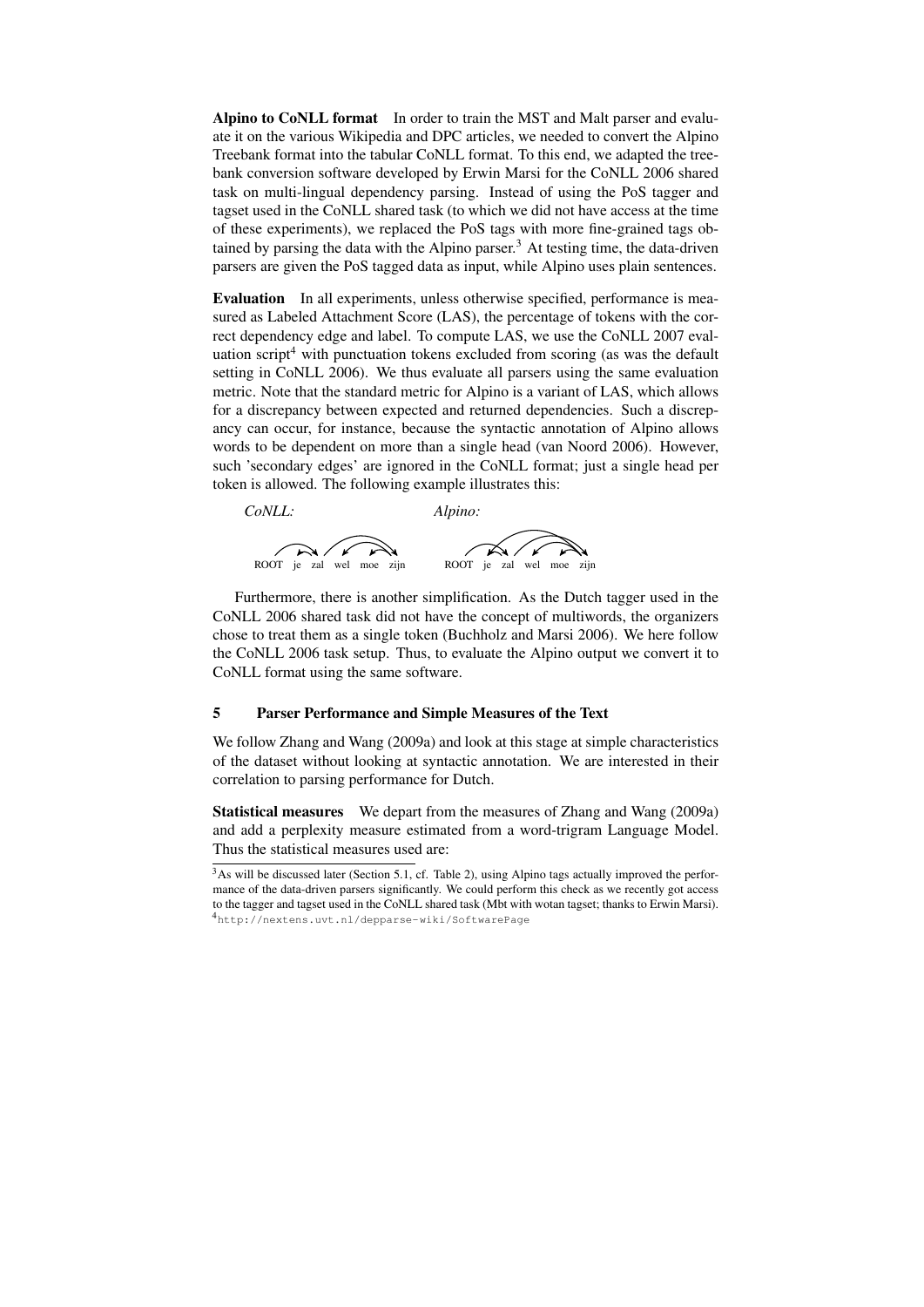*Average Sentence Length (ASL)* measures the average sentence length. Intuitively, longer sentences should be more difficult to parse than shorter ones.

*Simple Unknown Word Rate (sUWR)* calculates how many words (tokens) in the dataset have not been observed before, i.e. are not in the cdb corpus. For the Alpino parser, we use the percentage of words that are not in the lexicon (*aUWR, Alpino Unknown Word Rate*).

*Unknown PoS Trigram Ration (UPTR)* calculates the number of unknown PoS trigrams with respect to the original cdb training data.

*Perplexity* is the perplexity score assigned by a word-trigram language model estimated from the original cdb training data using the SRILM toolkit<sup>5</sup>. This feature, also used by Ravi et al. (2008), is intended as a refinement of UWR.

#### 5.1 Empirical Results

Sanity checks First of all, we performed several sanity checks. We trained the MST parser on the entire original CoNLL training data as well as the cdb subpart only, and evaluated it on the original CoNLL test data. As shown in Table 2 (row 1-2) the accuracies of both models falls slightly below state-of-the-art performance (row 5), most probably due to the fact that we used standard parsing settings (e.g. no second-order features for MST). More importantly, there was basically no difference in performance when trained on the entire data or cdb only.

| <b>Model</b>                      | LAS   | UAS   |
|-----------------------------------|-------|-------|
| MST (original CoNLL)              | 78.35 | 82.89 |
| MST (original CoNLL, cdb subpart) | 78.37 | 82.71 |
| MST (cdb retagged with Alpino)    | 82.14 | 85.51 |
| Malt (cdb retagged with Alpino)   | 80.64 | 82.66 |
| MST (Nivre and McDonald 2008)     | 79.19 | 83.6  |
| Malt (Nivre and McDonald 2008)    | 78.59 | n/a   |
| MST (cdb retagged with Mbt)       | 78.73 | 82.66 |

Table 2: Performance of the data-driven parsers versus state-of-the-art performance (Mc-Donald et al. 2005; Nivre & McDonald, 2008) on the CoNLL 2006 test set (in Labeled/Unlabeled Attachment Score).

We then trained the MST and Malt parser on the cdb corpus converted into the retagged CoNLL format, and tested on CoNLL 2006 test data (also retagged with Alpino). As seen in Table 2 (row 3 to 6), using Alpino tags improves the performance level significantly ( $p < 0.002$ , Approximate Randomization Test with 1000 iterations). This increase in performance can be attributed to two sources: (a) improvements in the Alpino treebank itself over the course of the years, and (b) the more fine-grained PoS tagset obtained by parsing the data with the deep grammar. To examine the contribution of each source, we trained an additional MST model on the cdb data but tagged with the same tagger as in the CoNLL shared task (Mbt,

<sup>5</sup>http://www-speech.sri.com/projects/srilm/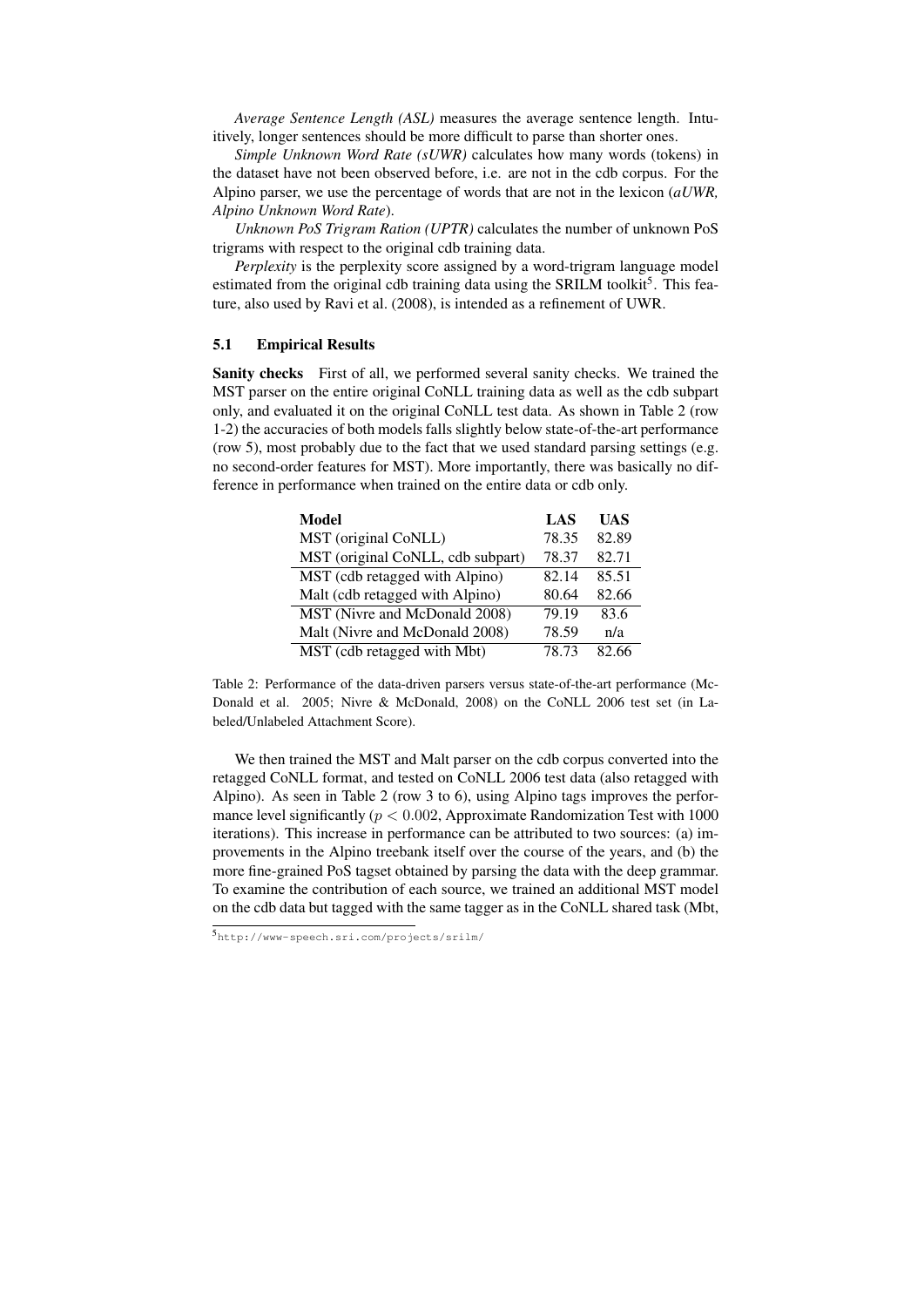cf. Table 2 last row): the results show that the major source of improvement actually comes from using the more fine-grained Alpino tags (78.73  $\rightarrow$  82.14 = +3.41 LAS), rather than the changes in the treebank (78.37  $\rightarrow$  78.73 = +0.36 LAS). Despite the rather limited training data and use of standard training settings, we are in line with (and actually above) current results of data-driven parsing for Dutch.

We now turn to the various statistical measures. The parsers were all evaluated on the 95 Wikipedia articles.



Figure 1: Pre-results (on 95 Wiki articles): Parser performance against sentence perplexity, including correlation coefficient – 3 peculiar sports articles fall out (crossed dots).

Pre-result While plotting the correlation between parser performance and statistical measure, three datasets immediately caught our eyes (the crossed dots; cf. Figure 1; we here only plot the perplexity graphs due to space reasons). These are three sport (SPO) articles about bike races. By inspecting them we notice that they contain a long list of winners from the various race years (on average 86% of the articles constitute this 'winner list'). Thus, despite the average short sentence length (6.03 words per sentence; in contrast to an average sentence length on Wikipedia of 13.4 words), the parsers exhibit very different performance levels on these datasets. Alpino, which includes various unknown word heuristics and a named entity tagger, is rather robust against the very high unknown word rate and reaches a very high accuracy level on these datasets. The Malt parser also reaches a high performance level on these special datasets. In contrast, the MST parser is more influenced by unknown words, and its performance on these articles drops to its lowest level. These three sports articles thus form 'outliers' and we exclude them from the following experiment.

Results Figure 2 depicts the correlation between parser performance and the four statistical measures of the text: Average Sentence Length (ASL), simple/Alpino Unknown Word Rate (sUWR/aUWR), Unknown PoS Trigram Rate (UPTR) and perplexity. All parsers are robust to Average Sentence Length (leftmost graphs in Figure 2). They basically do not show any correlation with this measure. This is in line with the results of Zhang and Wang (2009a) for MST and Malt. It is different for the grammar-based parsing system. Their grammar-based parser (ERG/PET)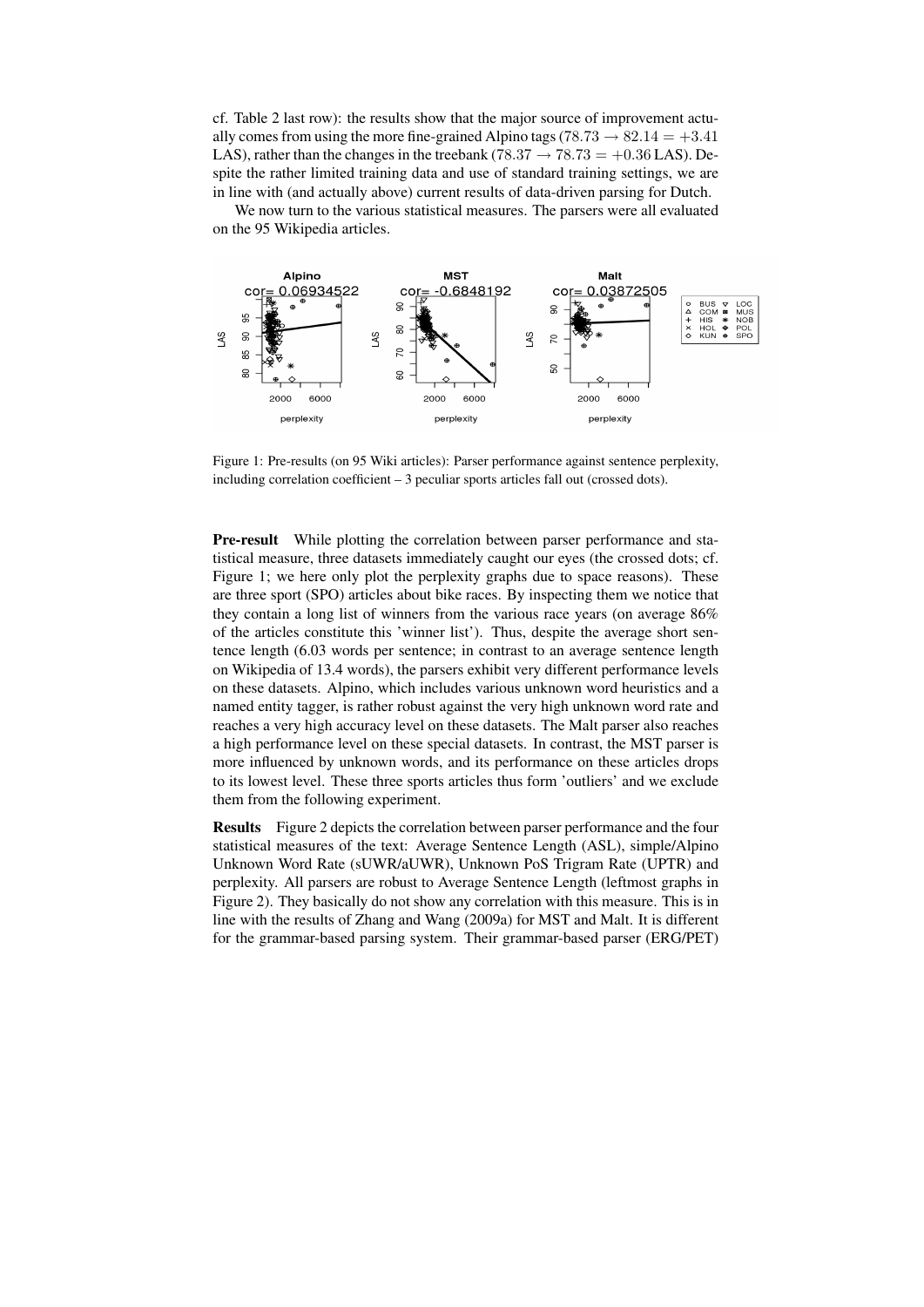

Figure 2: Results: Parser performance on a per-article basis against statistical measure on the text (93 Wikipedia articles - 3 sports articles removed).

is highly sensitive to Average Sentence Length (correlation coefficient of −0.61 on their datasets), as longer sentences "lead to a sharp drop in parsing coverage of ERG" (Zhang and Wang 2009a). This is not the case for the Alpino parser. The system suffers less from coverage problems and is thus not so sensitive against increasing sentence length.

For Unknown Word Rate (UWR), the data-driven parsers show a high correlation (for this type of task) with this measure (correlation of −0.39 and −0.28), which is in line with previous findings (Zhang and Wang 2009a). This is not the case for Alpino: again, its very good handling of unknown words make the system robust to UWR. Note that for Alpino the unknown word rate is measured in a slightly different way (i.e. words not in the lexicon). However, if we would apply the same simple unknown word rate (sUWR) measure to Alpino, it would also result in a weak negative correlation only  $(sUWR = -0.07)$ .

No parser does show any correlation with the third measure, Unknown Partof-Speech Trigram Rate (UPTR). This is contrary to previous results (Zhang and Wang 2009a), most probably due to the usage of a different tagset and the freer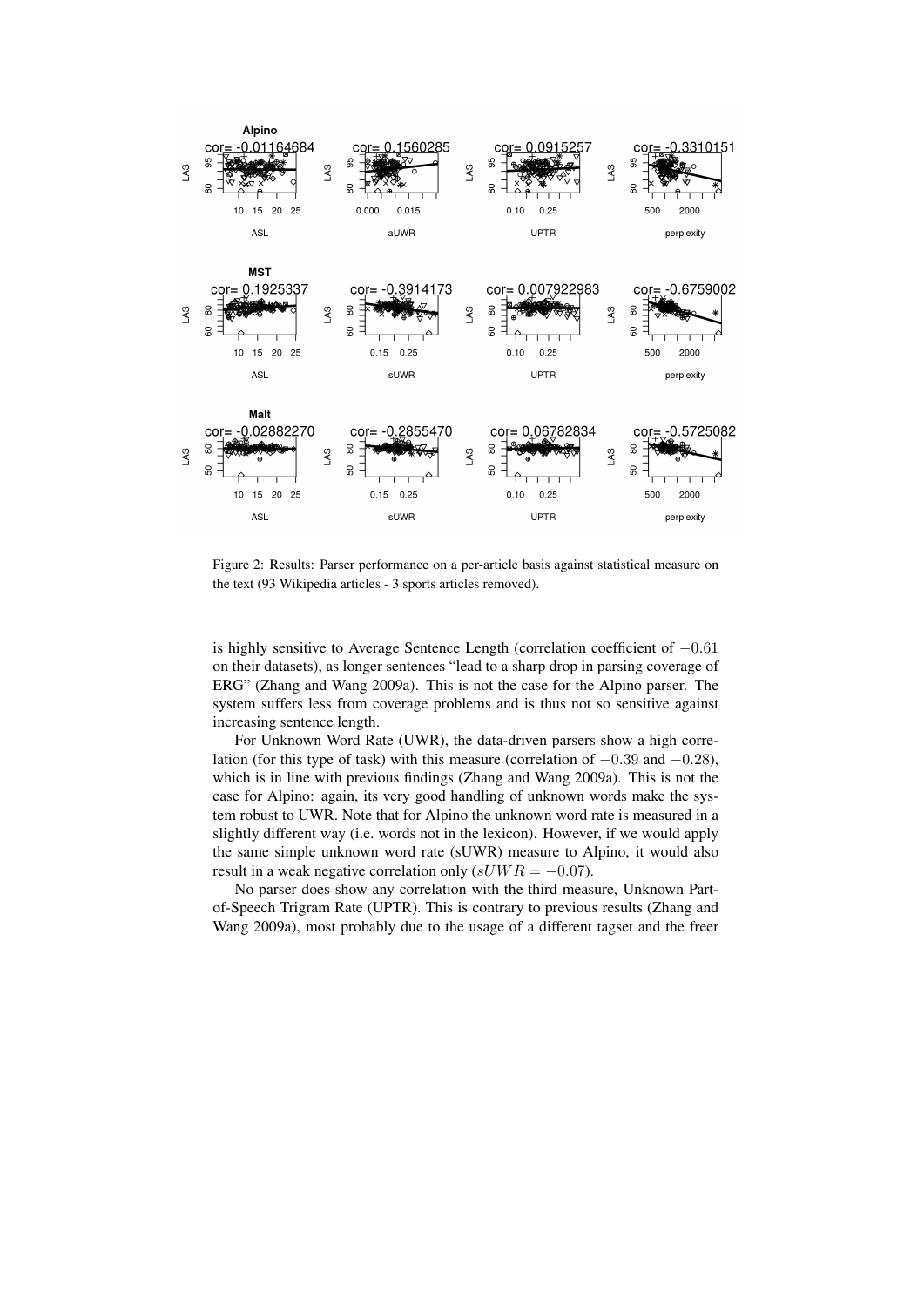word order language.

Our last measure, perplexity, exhibits the highest correlation to parsing performance: all parsers show the highest sensitivity against this measure, with the datadriven parsers being more sensitive ( $cor = -0.67$  and  $-0.57$ ) than the grammardriven parser  $(-0.33)$ . Note that this still holds if we would remove two other possible 'outliers', the diamond and star on the rightmost graphs of Figure 2, resulting in a correlation coefficient of: Alpino −0.12, MST −0.57 and Malt −0.34. Moreover, also on DPC (as well as both together; graphs are omitted due to space limits) sentence perplexity gave us the highest correlation to parser performance.<sup>6</sup>

#### 6 Sensitivity of Different Parsing Systems to the Text Domain

We now turn to the second question (Q.2). Clearly, the problem of domain dependence poses a challenge for both kinds of parsing systems, data-driven and grammar-driven. However, to what extent? Which kind of parsing system is more affected by domain shifts? We may rephrase our question as: Which parsing system is more robust to different input texts? To address this issue, we will examine the robustness of the different parsing systems in terms of variation of accuracy on a variety of domains. Note that the goal of this section is not so much to compare individual parser performances, but rather to examine the variability of parser performance across domains.

**Towards a measure of domain sensitivity** Given a parsing system  $(p)$  trained on some source domain and evaluated on a set of  $N$  available labeled target domains, the most intuitive measure would be to simply calculate mean  $(\mu)$  and standard deviation (sd) of the performance on the target domains:

 $LAS_p^i$  = accuracy of parser p on target domain i

$$
\mu_p^{target} = \frac{\sum_{i=1}^N LAS_p^i}{N} \hspace{10mm} sd_p^{target} = \sqrt{\frac{\sum_{i=1}^N (LAS_p^i - \mu_p^{target})^2}{N-1}}
$$

However, standard deviation is highly influenced by outliers. Furthermore, this measure does not take the source domain performance (baseline) into consideration nor the size of the target domain itself. We thus propose to measure the domain sensitivity of a system, i.e. its *average domain variation* (adv) in accuracy, as weighted average difference from the baseline (source) mean, where the weights represents the size of the various domains:

$$
adv = \frac{\sum_{i=1}^{N} w^i * \Delta_p^i}{\sum_{i=1}^{N} w^i} \quad \text{ with } \Delta_p^i = LAS_p^i - LAS_p^{baseline}, \quad w^i = \frac{size(w^i)}{\sum_{i}^{N} size(w^i)}
$$

In more detail, we propose to measure average domain variation relative to the baseline (source domain) performance by considering non-squared differences from the out-of-domain mean and weigh it by domain size. We thus want the

<sup>6</sup>One could argue that the cdb corpus might be too small for perplexity scores; however, by using a much larger model estimated by adding the Twente Newspaper Corpus (500 million words) to cdb, the same conclusions are drawn. Perplexity remains the best statistical measure.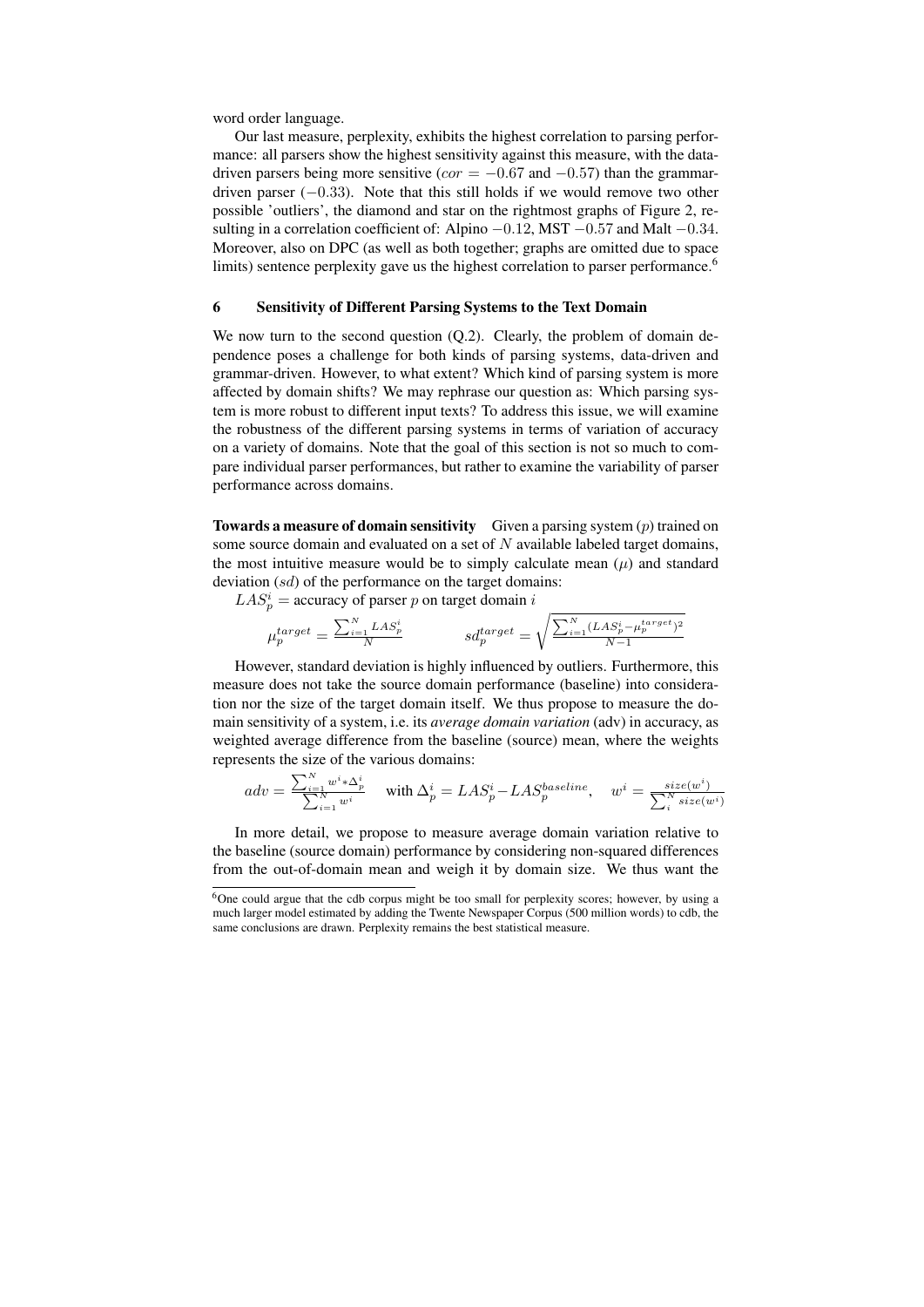adv measure to take on positive or negative values. Intuitively, to indicate the average weighted gain or loss in performance, relative to the source domain. We will examine this measure in the empirical result section to evaluate the domain sensitivity of the parsers, where size will be measured in terms of number of words (given in Table 1). Furthermore, we will measure accuracy per subdomain, not on an article basis, to get more robust statistics.

Baselines To establish our baselines, we perform 5-fold cross validation for each parser on the source domain (cdb corpus, newspaper text). The baselines for each parser are given in Table 3.

| Model          | Alpino | MST   | Malt  |
|----------------|--------|-------|-------|
| Baseline (LAS) | 90.76  | 83.63 | 79.95 |
| Baseline (UAS) | 92.47  | 88.12 | 83.31 |

Table 3: Baseline (5-fold cross-validation). All differences are significant at  $p < 0.001$ .

Parser performance across domains As our goal is to assess performance variation across domains, we evaluate each parser on the Wikipedia and DPC corpora that cover a variety of domains (Table 1). Figure 3 and Figure 4 summarize the results for each corpus, respectively. In more detail, the figures depict for each parser the baseline performance as given in Table 3 (straight lines) and the performance on every domain (bars). Note that domains are ordered by size (number of words), with largest domains on the left. Bars filled with shading lines represent domains in which the parser achieves above-baseline performance, while full-colored bars indicate domains on which the parser's performance falls below source domain baseline, and applying domain adaptation techniques might be fruitful.

Figure 3 depicts parser performance on the Wikipedia domains with respect to the source domain baseline. The figure seems to suggest that the grammardriven parser Alpino suffers the least from domain shifts. Besides the fact that Alpino scores high overall, its performance is above baseline on several Wikipedia domains. In contrast, the MST parser suffers the most from the domain changes; on most domains a substantial performance drop can be observed. The transitionbased parser Malt scores on average lower than the graph-based counterpart, but is less affected by domain shifts than MST and thus lies somewhere in between.

We can summarize this findings by using our proposed average domain variation measure: on average (over all Wikipedia domains), Alpino suffers the least  $(adv = +0.81)$  - it often scores above baseline, which our measure also suggests (positive score). Alpino is followed by Malt ( $adv = +0.59$ ), also slightly gaining on some domains, and MST ( $adv = -2.2$ ), which on average loses about 2.2 absolute LAS. Thus, MST is clearly the most domain sensitive parser, as also suggested in the graph by the many bars falling below baseline.

The results for the DPC corpus are depicted in Figure 4. It contains a broader set of domains, amongst others science texts (medical texts from the European Medicines Agency as well as texts about oceanography) and articles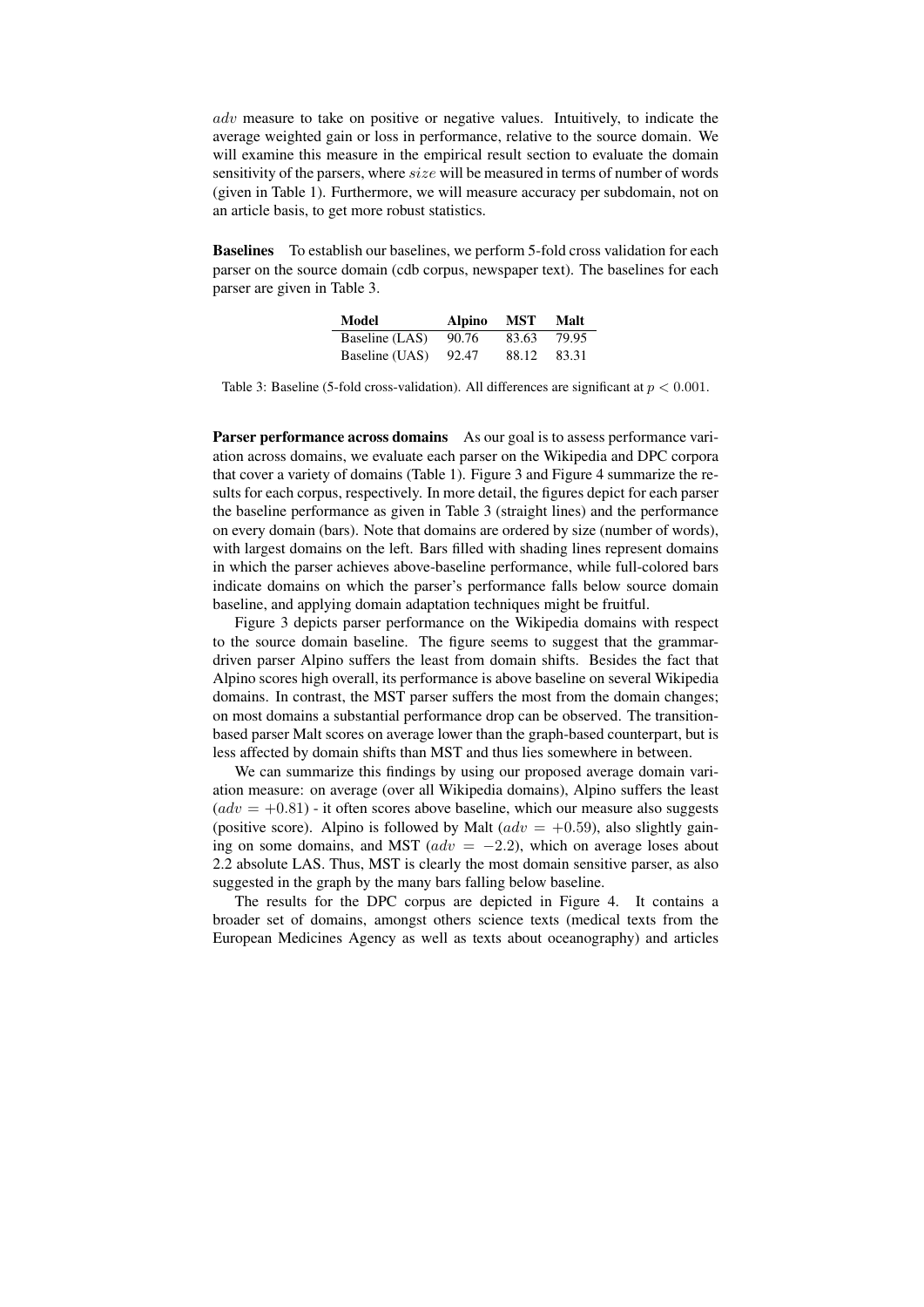

Figure 3: Performance on Wikipedia domains with respect to the source baseline (newspaper text) including average domain variation (adv) score. Domains are ordered by size (largest on left). Full-colored bars indicate domains where performance lies below baseline.

with more technical vocabulary (Communication, i.e. Internet/ICT texts). Both Malt and Alpino score above baseline on several domains, with this time presumably Malt being slightly less domain affected than Alpino (most probably because Malt scores above baseline on the more influential/larger domains). As with Wikipedia, the figure suggests also here that the MST parser is the most domainsensitive parser. Our measure supports this finding: MST obtains a negative score  $(adv = -0.27)$ , while Alpino  $(adv = 0.22)$  and Malt  $(adv = 0.4)$  achieve on average a gain over the baseline, with Malt being slightly less domain affected than Alpino. In contrast, if we would take only the deviation on the target domains into consideration (without considering the baseline and the domain size, as discussed in Section 6), we would get a completely opposite ranking on DPC: now the Malt parser would actually be considered the most domain-sensitive (here higher sd means higher sensitivity): Malt (sd = 1.20), MST (sd = 1.14), Alpino  $(sd = 1.05)$ . However, by looking at Figure 4, intuitively, MST suffers more from the domain shifts than the other parsers, as most bars lie below the baseline. Moreover, the standard deviation measure neither gives a sense of whether the parser on average suffers a loss or gain over the new domains, nor incorporates the information of domain size. We thus believe that our proposed average domain variation is a better suited measure.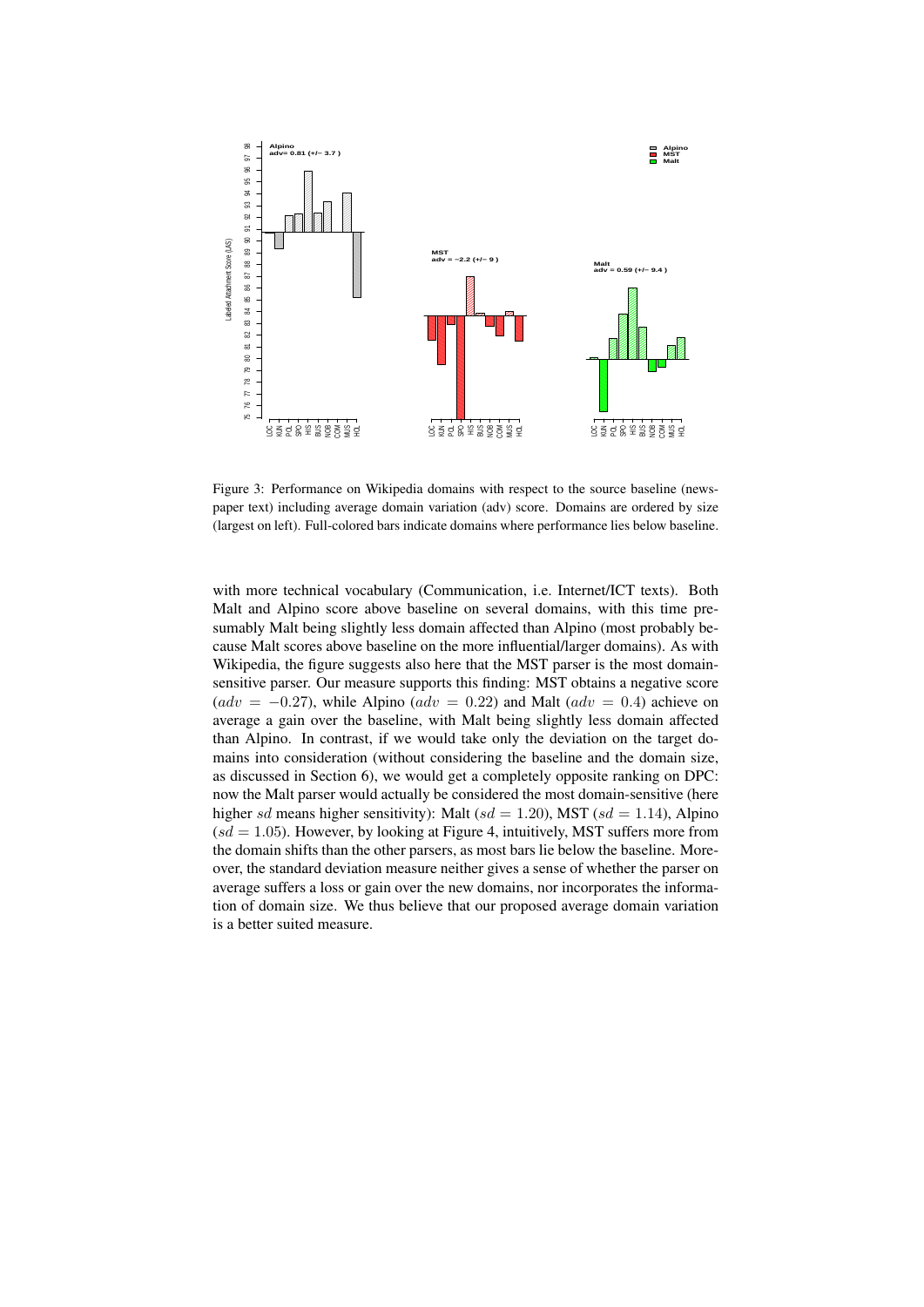

Figure 4: Performance on DPC domains with respect to the source baseline (cdb).

To check whether the differences in performance variation are statistically significant, we performed an Approximate Randomization Test over the performance differences (deltas) on the 23 domains (DPC and Wikipedia). The results show that the difference between Alpino and MST is significant. The same goes for the difference between MST and Malt. Thus Alpino is significantly more robust than MST. However, the difference between Alpino and Malt is not significant.

To summarize, our empirical evaluation shows that the grammar-driven system Alpino is rather robust across domains. It is the best performing system and it is significantly more robust than MST. In contrast, the transition-based parser Malt scores the lowest across all domains, but its variation turned out not to be different from Alpino. Over all domains, MST is the most domain-sensitive parser.

Excursion: Lexical information Both kinds of parsing systems rely on lexical information when learning their parsing (or parse disambiguation) model. However, how much influence does lexical information have? To start examining this issue, we retrain all parsing systems by excluding lexical information. As all systems rely on a feature-based representation, we remove all feature templates that include words or stems and thus train models on a reduced feature space (original versus reduced space: Alpino 24k/7k features; MST 14M/1.9M features; Malt 17/13 templates).

The unlexicalized models are evaluated on the Wikipedia domains. The baseline is again 5-fold cross validation on the source domain (cdb). Obviously, abso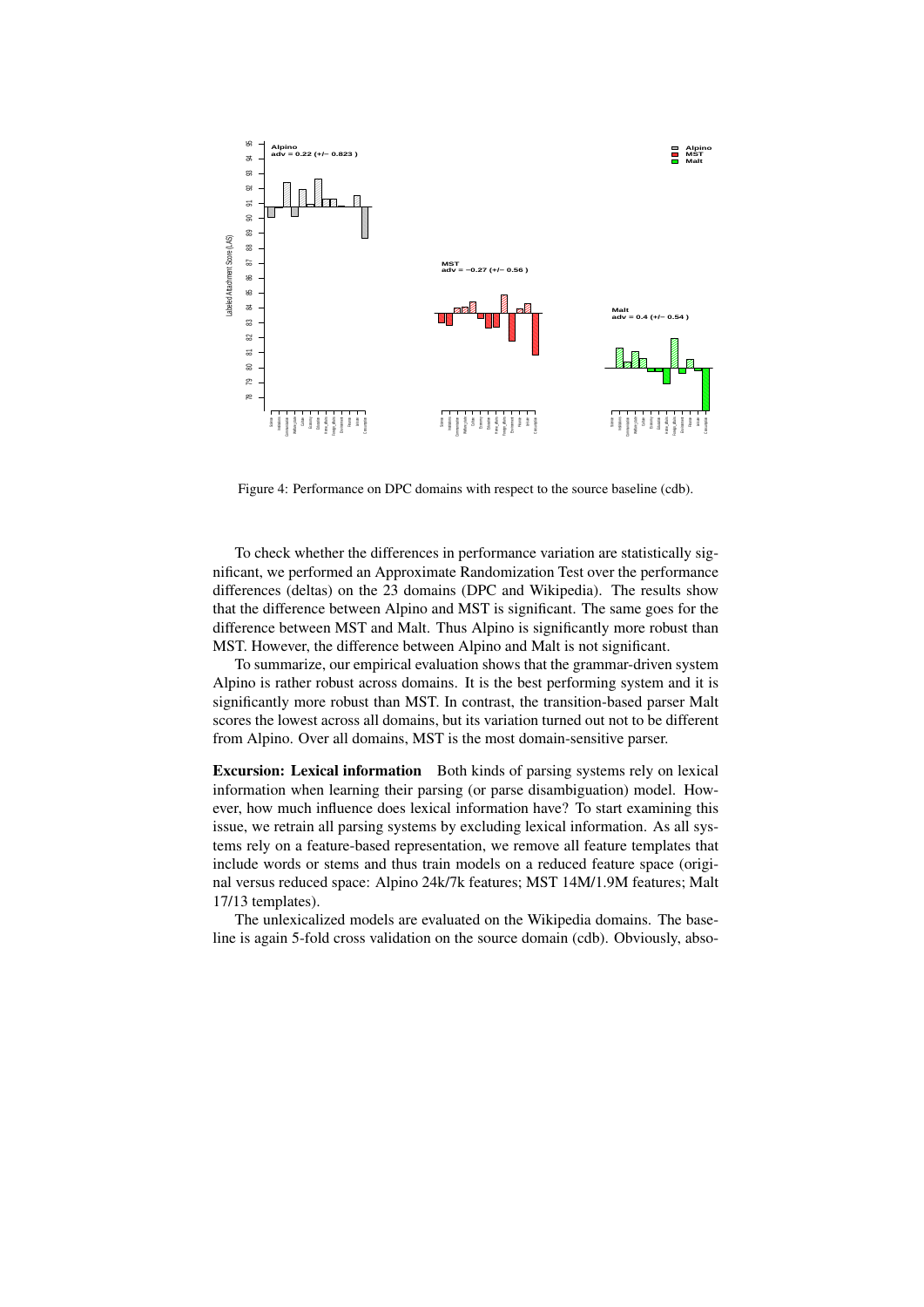lute performance drops for all parsers. In more details, lexicalized versus unlexicalized baseline performance in LAS is, for each parser: Alpino  $90.75 \rightarrow 89.36$ , MST 83.63  $\rightarrow$  73.14, Malt 79.95  $\rightarrow$  73.67. Thus, as expected, performance drops to a higher degree for the data-driven parsers, but more for MST (−10.49) than Malt  $(-6.28)$ . In contrast, the variation in performance across domains (average domain variation) remains similar for most parsers, and is generally slightly smaller (with the exception of Malt): Alpino  $adv = 0.81 \rightarrow 0.77$ , MST  $adv = -2.2 \rightarrow -0.44$ , and Malt  $adv = 0.59 \rightarrow 1.3$ .

From the previous sections we know that the MST parser is the most domainsensitive parser. The experiment presented in this section seem to suggest that this domain-sensitivity comes indeed from its high reliance on lexical information. When the lexical information is omitted, the MST parser suffers the most: Its absolute performance level drops to 73.14 LAS, even below the unlexicalized baseline of Malt. Moreover, MST scores below Malt on all Wikipedia domains when evaluated in this unlexicalized setting. Thus, even though Malt is the lowest scoring system in the lexicalized case, it seems that Malt is relying less on lexical information, and is thus less affected. In contrast, the grammar-driven parser Alpino suffers less from the missing lexical information.<sup>7</sup>

## 7 Conclusions and Future Work

We examined a grammar-based system coupled with a statistical disambiguation component (Alpino) and two data-driven statistical parsing systems (MST and Malt) for dependency parsing of Dutch. By looking at the performance variation across a variety of domains, we addressed the question of how sensitive the parsing systems are to the text domain. This, to gauge which kind of system is more affected by domain shifts, and thus more in need for adaptation techniques. We also proposed a new simple measure to quantify domain sensitivity.

The results show that the grammar-based system Alpino is the best performing system, and it is robust across domains. In contrast, MST, the graph-based approach to data-driven parsing is the most domain-sensitive parser. The results for the transition-based parser Malt indicate that its sensitivity is limited, but it is generally (in absolute terms) among the lowest scoring systems. In general, datadriven systems heavily rely on the training data to estimate their models. This becomes apparent when we exclude lexical information from the training process, which results in a substantial performance drop for the data-driven systems, MST and Malt. The grammar-driven model was more robust against the missing lexical information. Grammar-driven systems try to encode domain independent linguistic knowledge, but usually suffer from coverage problems. The Alpino parser successfully implements a set of unknown word heuristics and a partial parsing strategy (in case no full parse can be found) to overcome this problem. This makes the system rather robust across domains, and, as shown in this study, significantly more robust than MST. This is not to say that domain dependence does not con-

 $7$ Note that Alpino has still access to its lexicon here; for now we removed lexicalized features from the trainable part of Alpino, the statistical disambiguation component.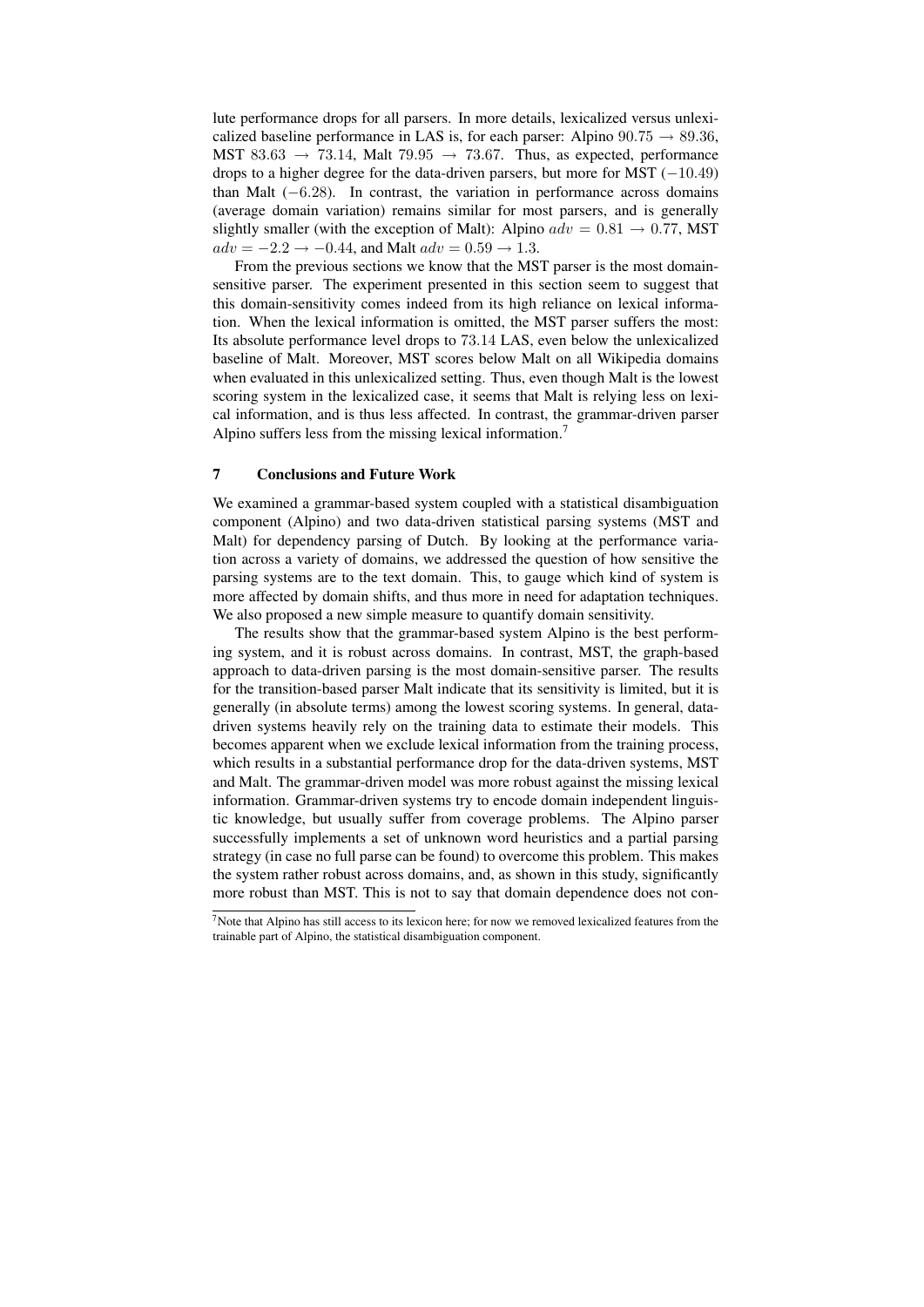situte a problem for grammar-driven parsers at all. As also noted by Zhang and Wang (2009b), the disambiguation component and lexical coverage of grammarbased systems are still domain-dependent. Thus, domain dependence is a problem for both types of parsing systems, though, as shown in this study, to a lesser extent for the grammar-based system Alpino. Of course, these results are specific for Dutch; however, it's a first step. As the proposed methods are independent of language and parsing system, they can be applied to another system or language.

Another research question examined in this study is how parsing performance correlates to simple statistical measures of the text. By looking at four measures, we could confirm the general result found by Zhang and Wang (2009a): different parsing systems have different sensitivity against statistical measures of the text. While they evaluated parsing systems for English, we here looked at dependency parsing for a freer word order language as Dutch. Both data-driven parsers show a high correlation to unknown word rate, while this is not the case for the grammarbased system. The highest correlation with parsing accuracy was found for the measure we added, sentence perplexity. This is true for both kinds of parsing systems, grammar-based and data-driven, but especially for the statistical parsers MST and Malt. This might first seem counterintuitive, as a grammar-based system usually suffers more from coverage problems. However, as already mentioned, Alpino successfully implements a set of unknown word heuristics to achieve robustness. For instance, on the 'bike winners list' sports domain, which we could identify through these simple statistical measures, Alpino and MST indeed exhibit a very different performance level, showing that the grammar-based system suffered less from the peculiarities of that domain.

In future, we would like to extend this line of work. It might be worth exploring more statistical measures of the text, to build a "domain detection" system for parsing. As for domain sensitivity, we would like to perform an error analysis, to examine why for some domains the parsers outperform their baseline and what are typical in-domain and out-domain errors.

### References

- Blitzer, John, Mark Dredze, and Fernando Pereira (2007), Biographies, bollywood, boom-boxes and blenders: Domain adaptation for sentiment classification, *In ACL*, Prague, Czech Republic.
- Blitzer, John, Ryan McDonald, and Fernando Pereira (2006), Domain adaptation with structural correspondence learning, *In EMNLP*, Sydney, Australia.
- Buchholz, Sabine and Erwin Marsi (2006), Conll-x shared task on multilingual dependency parsing, *In CoNLL*, pp. 149–164.
- Daumé III, Hal (2007), Frustratingly easy domain adaptation, *In ACL*, Prague.
- Dredze, Mark, John Blitzer, Pratha Pratim Talukdar, Kuzman Ganchev, Joao Graca, and Fernando Pereira (2007), Frustratingly hard domain adaptation for parsing, *Proceedings of the CoNLL Shared Task Session*, Prague, Czech Republic.
- Gildea, Daniel (2001), Corpus variation and parser performance, *In EMNLP.*